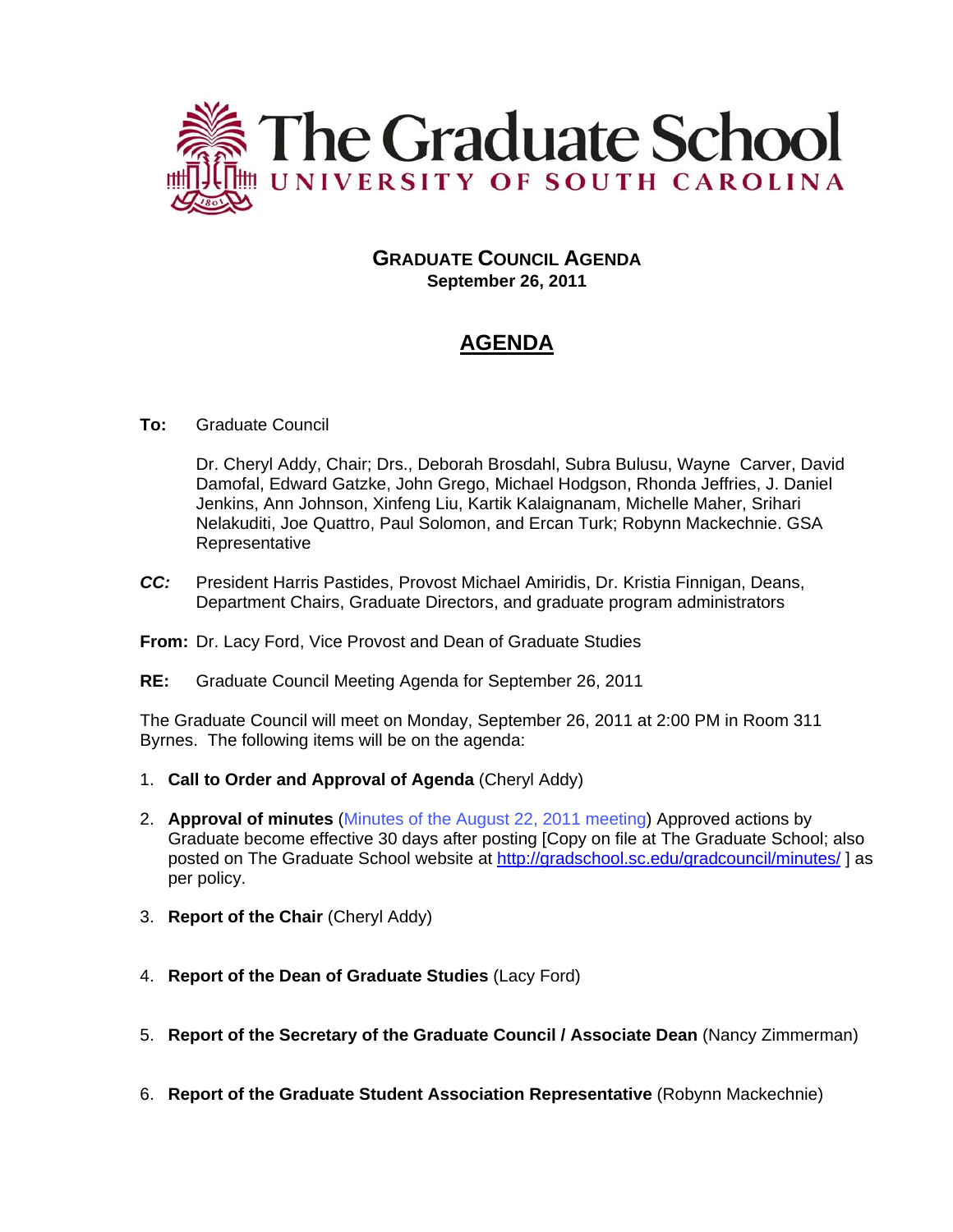- 7. **Report of the Academic Policy and Practices Committee** (Joseph Quattro)
- 8. **Report of the 500/600 Level Courses Committee** (Nancy Zimmerman)
- 9. **Fellowships and Scholarships Committee** (Wayne Carver)
- 10. **Report of the Humanities, Social Sciences, Education, and Related Professional Programs Committee** (Deborah Brosdahl)

## **COLLEGE OF ARTS AND SCIENCES**

*Art* 

Course Change Proposal: **From: ARTS 710 Painting (3)** May be repeated up to a maximum of 15 hours.

**To: ARTS 710** Painting (3)

A multi-level graduate level painting class focusing on field work and studio practice through both individual tutorial and group exercises with a painting area faculty member. May be repeated up to a maximum of 15 hours.

[Effective: Spring 2012]

Course Change Proposal:

**From: ARTS 810** Painting (3)

May be repeated up to a maximum of 18 hours. **Prerequisites**: M.F.A. degree candidate status.

**To: ARTS 810** Painting (3)

A multi-level graduate level painting class that includes both group seminar and individual tutorial under the direction of a painting area faculty member. The course will address student's individual initiatives in context of issues in the medium. May be repeated up to a maximum of 18 hours.

 **Prerequisites:** M.F.A. degree status

[Effective: Spring 2012]

New Course Proposal:

**ARTS 795** Independent Study (3)

Independent study for advanced graduate students in art studio. Approved independent study contract required for enrollment.

[Effective: Spring 2012]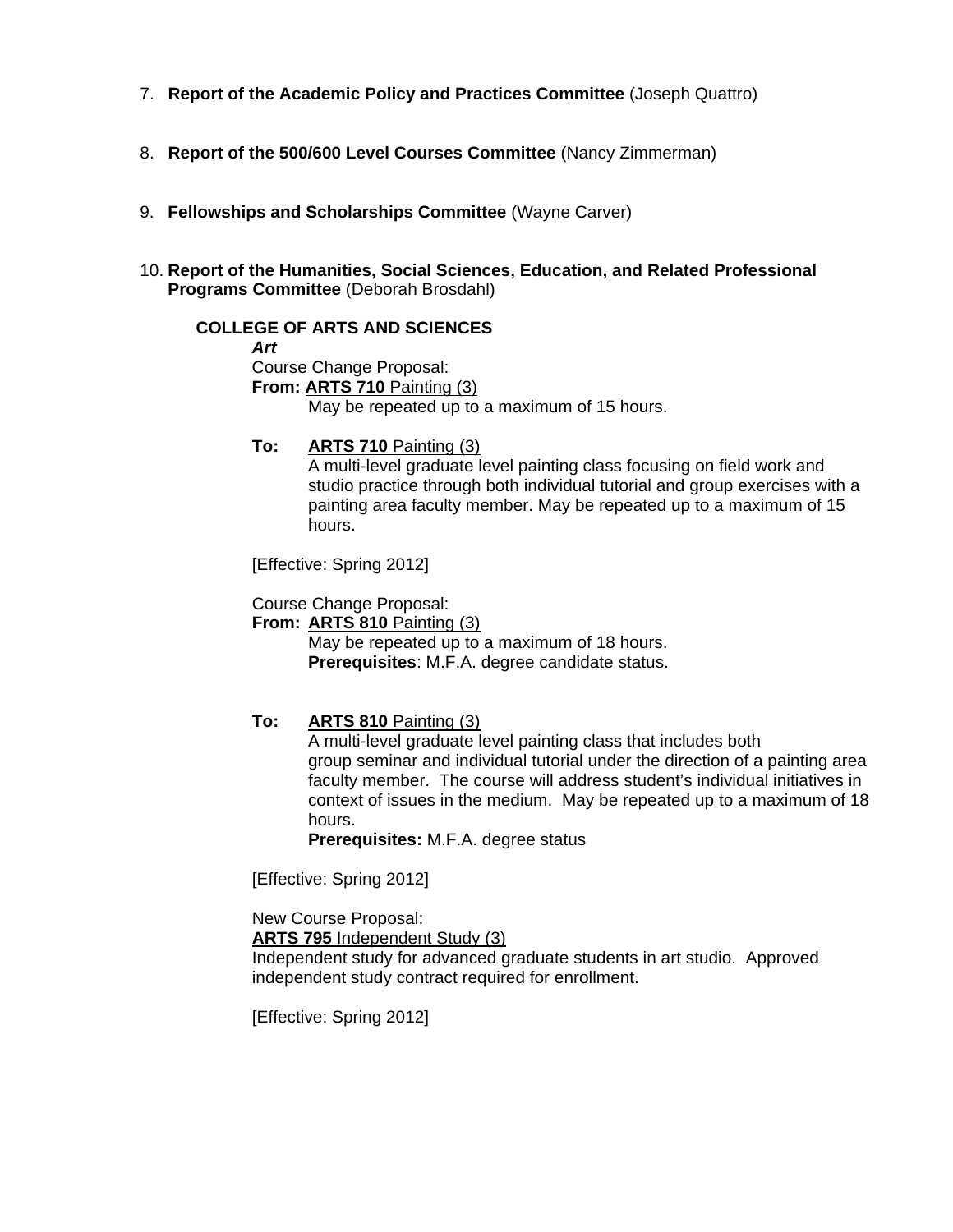#### **EDUCATION**

New Course Proposal:

**EDRD 815** Critique of Qualitative Research in Language and Literacy Education (3)

A review and critique of qualitative perspectives on language and literacy research.

[Effective: Fall 2012]

## **HOSPITALITY, RETAIL, & SPORT MANAGEMENT**

New Course Proposal:

#### **HRSM 787** Global Seminar in Hospitality, Retail, Sport & Technology Management (3)

Interdisciplinary learning experience in order to apply major specific constructs in hospitality, retail, sport, and technology and current event issues in a study abroad context. Students will visit destinations and venues and interact with on sight management.

[Effective May 2012]

#### 11. **Report of Science, Math, and Related Professional Programs Committee** (John Grego)

## **HOSPITALITY, RETAIL, & SPORT MANAGEMENT**

Academic Program Actions:

Masters in Health Information Technology (MHIT)

The Masters in Health Information Technology (MHIT) is an interdisciplinary program with the Arnold School of Public Health. The Program is housed within the Integrated Information Technology (IIT) Program in the College of Hospitality, Retail and Sport Management. This professional degree program prepares students with expertise in management of both health care systems and information technology. It is designed to create a workforce of highly skilled IT experts and managers in healthcare, and to provide leadership and know-how as the USC moves toward a more technologically advanced and efficient healthcare system.

 Students take a combined 36 credit hours of coursework from both the IIT Program and from the Arnold School of Public Health. Students take a core of five courses (15 credit hours), three from IIT and two from the Arnold Schools' Department of Health Services Policy and Management. Students then choose five elective courses (15 credit hours), including at least one for Integrated Information Technology and one from the Arnold School of Public Health, and complete an internship of six credit hours.

The required internship (6 credit hours) consists of a minimum of 300 hours of approved health information technology work experience to be completed during the summer. It also requires a research paper, which will be evaluated as the student's comprehensive assessment of program learning outcomes. The integration of work experience with academic research is designed to provide a structured format for students to reflect on their work experience and related it to content and theory learned across the program.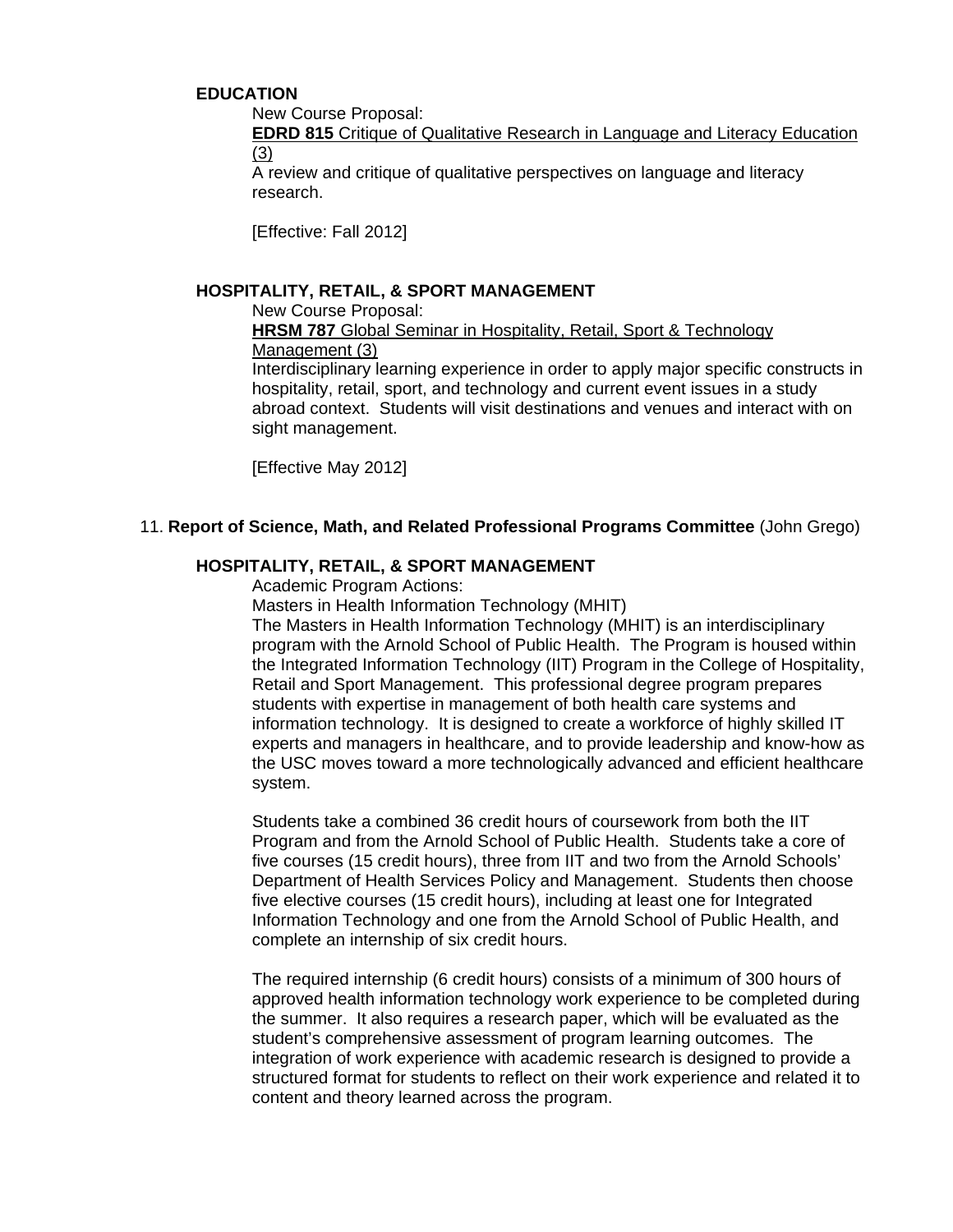Courses are conducted online or in a traditional classroom setting offered in the evenings and weekends to fit the schedules of working professionals. Depending on their professional experience and interest, students can tailor their program to gain breadth and depth in either the health or information technology components. Students with undergraduate degrees or extensive professional experience in healthcare would take most of their electives in information technology, while students with undergraduate degrees or experience in information technology would take their electives for the health component.

[Effective: Fall 2012]

#### **ARNOLD SCHOOL OF PUBLIC HEALTH**

Academic Program Actions:

PharmD/MPH in General Public Health

 PharmD/MPH dual programs address the need for pharmacist who understand public health principles as well as direct patient care activities. The dual degree is considered desirable for persons seeking careers in local, state, and national agencies. Additionally, this dual degree option presents opportunities for individuals to excel professionally in practice settings such as hospitals and health systems, managed-care, community health settings, and county and state health agencies.

The PharmD degree currently requires a total of 8 elective course credit hours in the professional program curriculum The South Carolina College of Pharmacy (SCCP) curriculum committee has approved the acceptance of any Master of Public Health courses (core or elective) for any or all of the 8 hours of required electives for the PharmD degree.

The Masters of Public Health (General) program requires a total of 42 credit hours, of which 15 hours are core courses, 15 hours are special interest in Public Health courses, 6 hours are electives, and 6 hours are practicum in a Public Health discipline. The Arnold School of Public Health curriculum committee has approved a total of 6 elective course hours from select SCCP courses that can be applied towards electives in the MPH program. The current approved list of SCCP Courses that may count for MPH elective credit include:

- SCCP 650: Introduction to Pharmacy Practice (2 credit hours)
- SCCP 680: Introduction to Drug Information (1 credit hour)
- SCCP 780: Outcomes Design and Assessment (3 credit hours)
- SCCP 850: Health Care Systems and Management (4 credit hours)
- SCCP 880: Advanced Drug Information (2 credit hours)
- SCCP 774: Pharmacy Political Advocacy (2 credit hours)
- SCCP 779: Advanced Self-care (2 credit hours)

In addition, PharmD students may be able to obtain 3 credit hours toward the 6 hours required for PUBH 798 Public Health Practicum. Credit will be granted if the student completes an advanced pharmacy practice experiential rotation (during the  $4<sup>th</sup>$  professional year of the PharmD program) in an approved public health discipline site (examples may include but would not be limited to: AHEC, DHEC, Indian Health Services, and other Public Health service entities).

[Effective: Fall 2012]